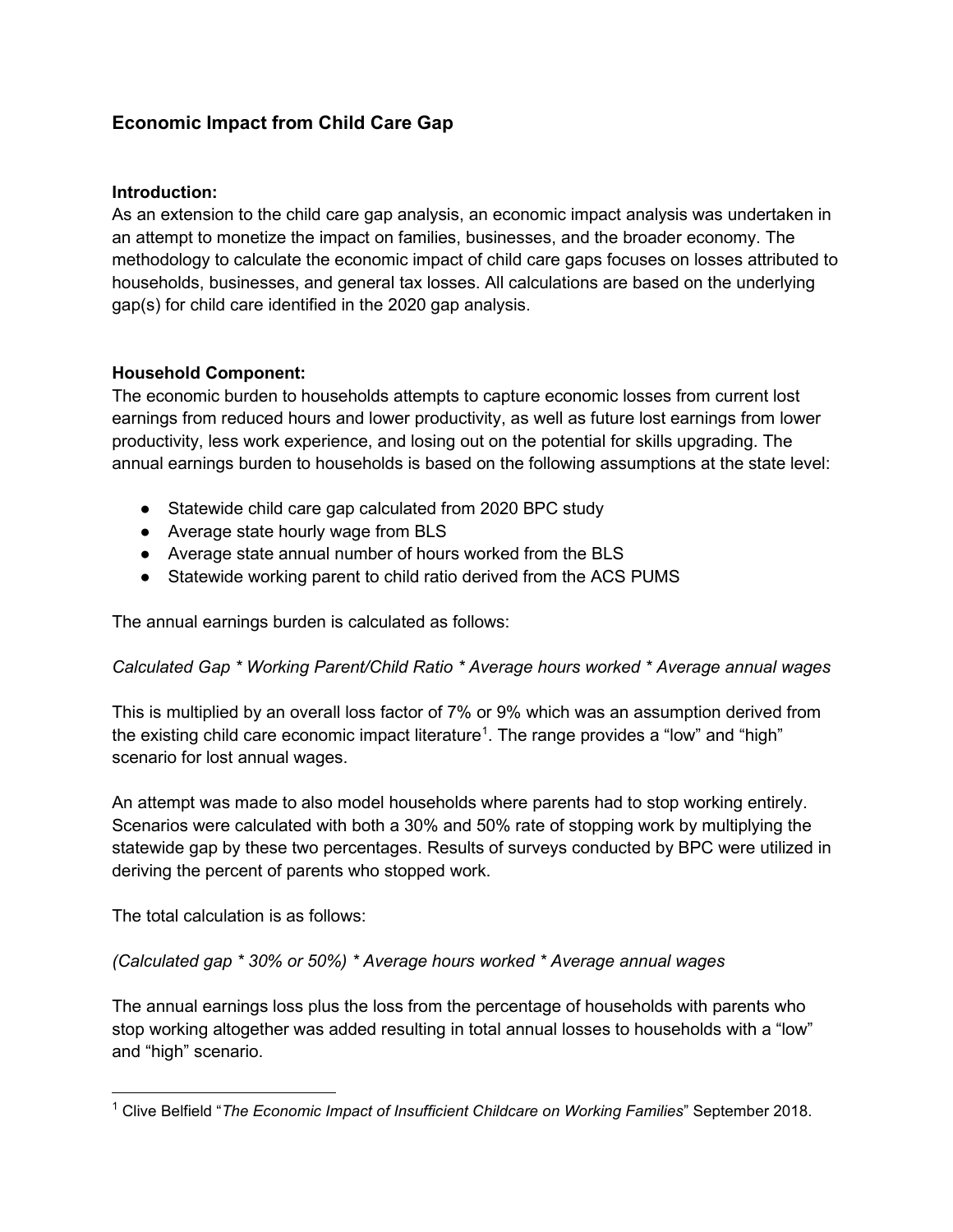Long-term burdens were estimated by taking the annual losses calculated above and discounting ten years into the future at a 10% discount rate. This was an attempt to capture the long-term losses that are associated with becoming less competitive in the labor force due to an initial reduction in hours or stoppage of work. This also accounts for the child care gap existing into the future (possibly to a lesser extent, but still present). The discount rate was taken from existing literature on long-term economic impacts of reduced child care.

## **Business Component:**

Business losses are modeled as a function of current and future productivity losses as well as turnover costs. Output losses are assumed to be a combination of a proportion of lost hours and earnings as well as direct costs such as supplemental pay and healthcare. Assumptions used in this calculation include:

- Proportion of lost hours/earnings/turnover cost set at 10% of earnings
- Paid leave as 7.1% earnings
- 3.3% of earnings as supplement pay
- 8.8% of earnings as direct benefits
- Total cost to businesses of 29.2% of earnings/wages

Annual business losses were calculated using the "low" and "high scenarios for households derived in the initial household calculation as:

#### *Total household loss (low and high) \* 29.2%*

Long term business losses were calculated in a similar way to households discounting ten years into the future with an assumed discount rate of 2.5%

#### **Tax Component:**

Tax losses are assumed as a constant percentage that is modeled as an average national tax. These assumptions are not trying to specify individual state losses across various tax bases. Total tax losses are assumed to include both household and businesses. The tax assumptions are:

#### *20% "average" rate applied to total household and business earnings loss*

Total household business loss (low and high) + Total business loss (low and high) \* 20%

Long-term tax losses were calculated by discounting annual losses ten years at a rate of 13%.

Notes: This exercise was modeled off existing child care economic impact literature. The calculations are assumption driven which offers flexibility for testing various scenarios.